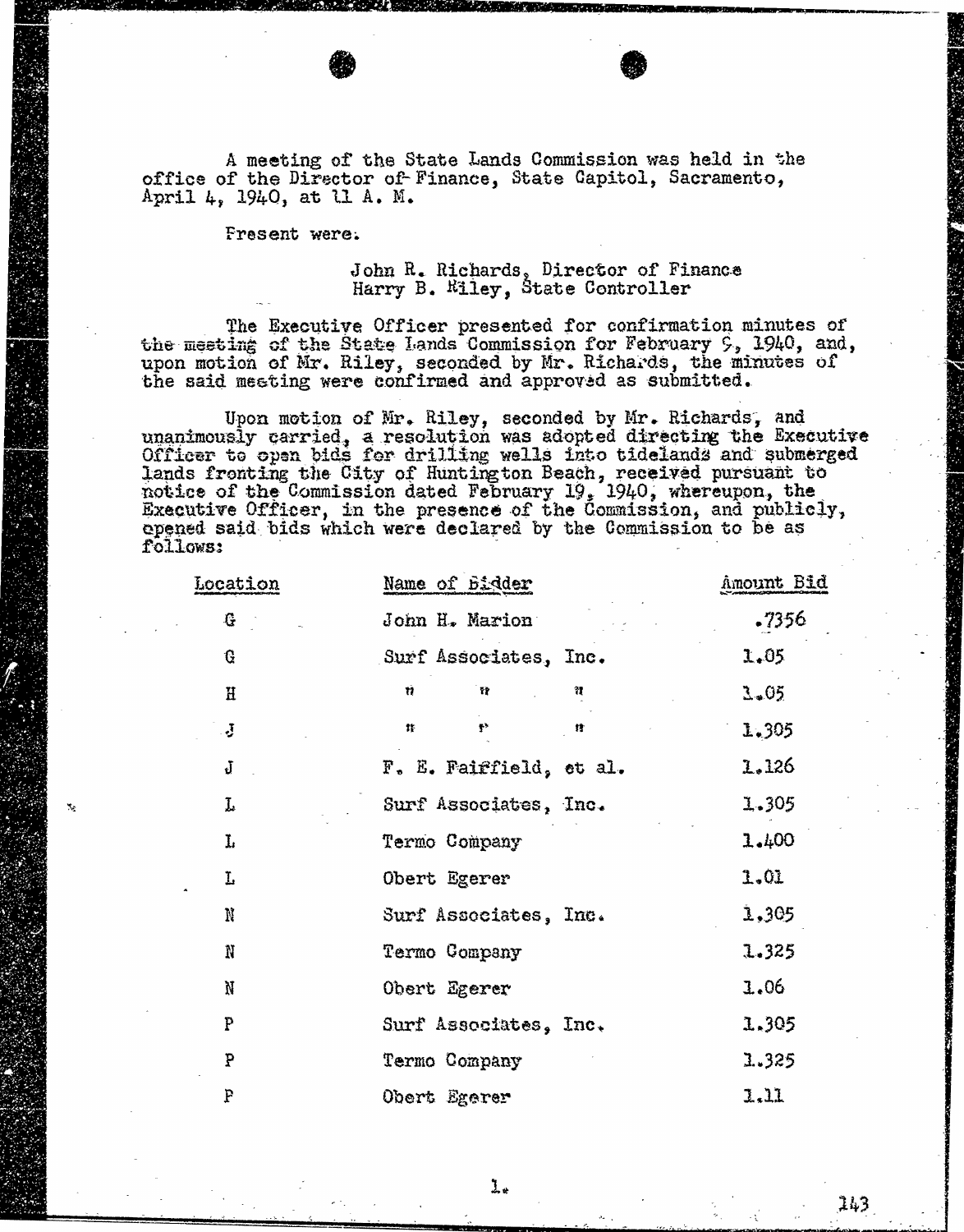The Executive Officer was instructed to have prepared an analysis of the bids received and report to the Commission at Sacramento Tuesday, April 9, 1940, at 10 A. M.

The Executive Officer recommended to the Commission that the bidders who may be awarded easements for the drilling of more than one well be permitted to drill the wells consecutively for the reasons that lack of space might not permit simultaneous operations and that greater economy would be achieved.

The Executive Officer further recommended that such successful bidders be required to use current marketable Huntington Beach oil of gravity equal to the nearest producing well into which the new well would be drilled in the drilling and, on account of the great cost to the operator on account of using such oil instead of mud, that each operator be given credit to the extent of the quantity of mud on hand at the time the well cements the water string, and from there to completion the value of the oil used less the cost of equivalent mud.

Upon motion of Mr. Riley, seconded by Mr. Richards, and unanimously carried, a resolution was adopted approving the foregoing recommendations of the Executive Officer.

The Executive Officer reported the drafting of a form of easement and form of notice for invitation of bids to extract gas from the State lands within the Rio Vista Gas Field. that the Calaveras Cement Company, a corporation, had filed cations for two easements over navigable slough in the vicinity of Rio Vista for the purpose of laying and mainta' ing a pipe line to transport gas from the Rio Vista Gas Field to cement plant of the second plant of the second plant of the second plant of the second plant of the second plant of the second plant of the second plant of the second plant of applicant at San Andreas. It was explained to the Commiss the Calaveras Cement Company, or its parent company the Bishop Oil Company, does not own or control sufficient land in the Rio Vista Gas Field to take enough gas on the quota basis to operate the plant at San Andreas, and it was suggested that the Commission should give consideration to the issuance of the easements without insertion of a condition to require the use of the line for transporting of gas on a quota basis. The Chairman directed the Executive Officer to continue the application until a later meeting.

The Executive Officer reported to the Commission that the proposed compensatory agreement between the State and the Standard Oil Company of California covering interest of the State in the FicDonald Gas Field is now ready for final consideration by the Commission. It was pointed out to the Commission that which is a net  $12\frac{1}{2}\%$  to the State, less severance tax might be considered insufficient inasmuch as the agreement was negotiated after the field was proven, however, lands claimed by the State, the ownership to which is not admitted by the Standard Oil Company of California, or the landowners in the McDonald Gas Field, were formerly navigable sloughs and waterways, and many years ago were filled or partially filled in the aid of reclamation.

 $\mathcal{Z}$  or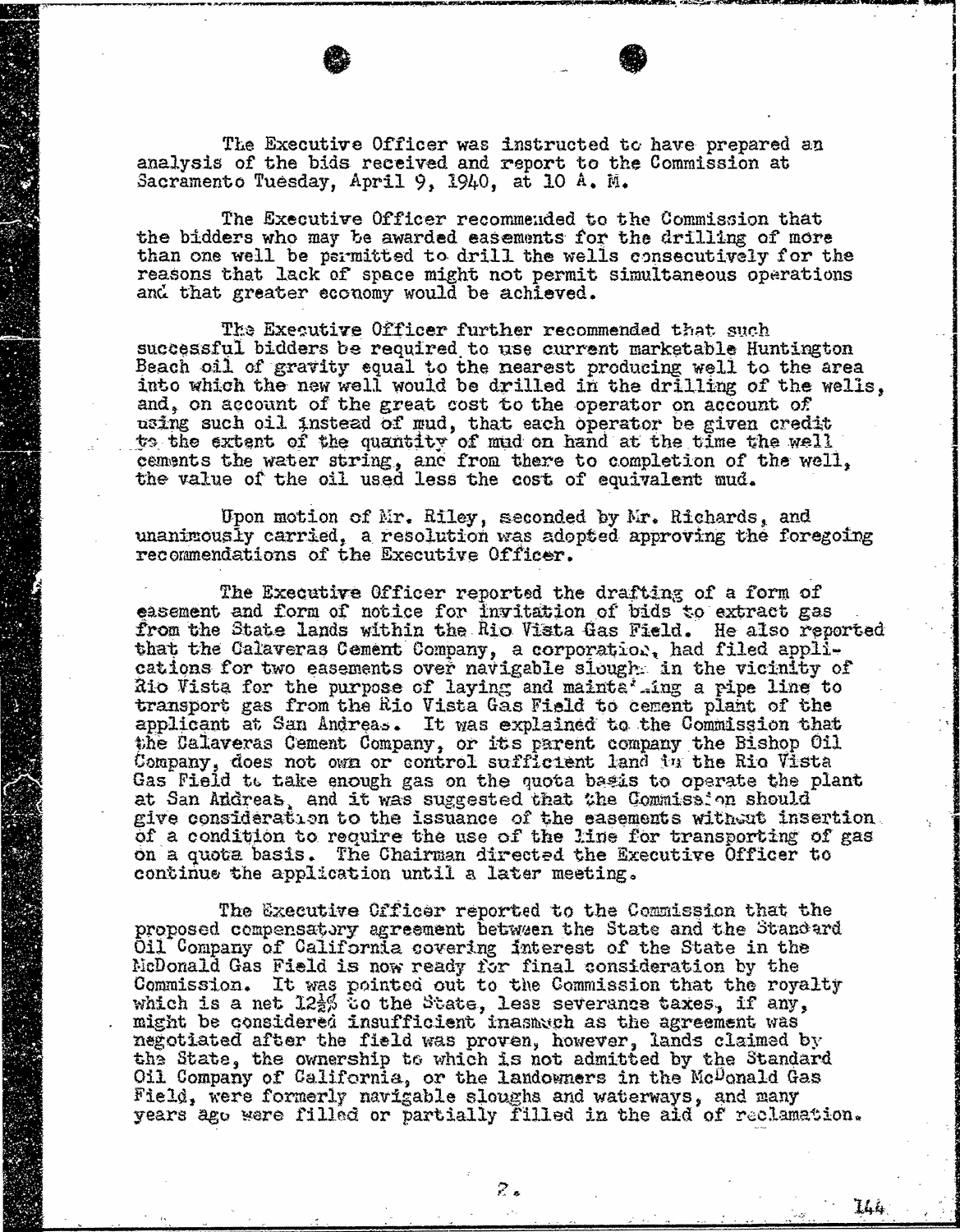He also pointed out that it is now difficult in some instances to trace on the ground the former locations of such sloughs and waterways, and it is not improbable that the owners of adjacent lands have acquired title to the lands through adverse possession. For this reason and the great difficulty which the State would experience this reason and the great difficulty which the State would should it attempt to lease the lands for drilling narrowness of former sloughs and waterways, it was recommended to the Commission that authorization be given to execute the agreement upon behalf of the State of California.

After discussion, and upon motion of Mr. Riley, seconded by Mr. Richards, and unanimously carried, a resolution was adopted authorizing and directing the Executive Officer to execute the compensatory agreement upon behalf of the State of Ga through the State Lands Commission.

Upon motion of Mr. Riley, seconded by Mr. Richards, by. ... ... authorized and directed to perform the acts, and his acts were approved and confirmed as follows:

1. Substitution of Bolsa Chica Oil Corporation for The Petroleum Corporation, a corporation, as  $\phi$  rator under Agreement for Easement No. 290, Huntington Beach;

2, Substitution of Mojave Petroleum Company for Comet Gold Mining Company, a corporation, as operator under Agreement for Easement No. 308, Huntington Beach;

3.. Issuance of certificates to the Governor requesting issuance of patents:

18843 - Gladys Nielsen  $18844 -$  Wannell Knapp  $18845 18846 -$  Casse Diaz

The Executive Officer reported the receipt of \$500.00 from J. H. Jackson as the purchase price of 1ll.75 acres of State school lands in San Luis Obispo County. Thereupon, the Commission suspended the rules promulgated governing the sale of State school lands, authorized the acceptance of the money, and directed the Executive Officer to issue certificate to the Governor requesting execution of patent and delivery by the Executive Officer to Mr. Jackson.

The Executive Officer reported receipt of an affidavit from one Percy E. Ballou of Long Beach containing allegations to the effect that substantial quantities of oil were diverted from Ocean Front Oil Company Easement No. 289 at Huntington Beach without payment of State's royalty and that the Division of State Lands has since receipt of this affidavit obtained another supporting affidavit and statement. The Department of Finance has loaned the Division of State Lands two accountants who are